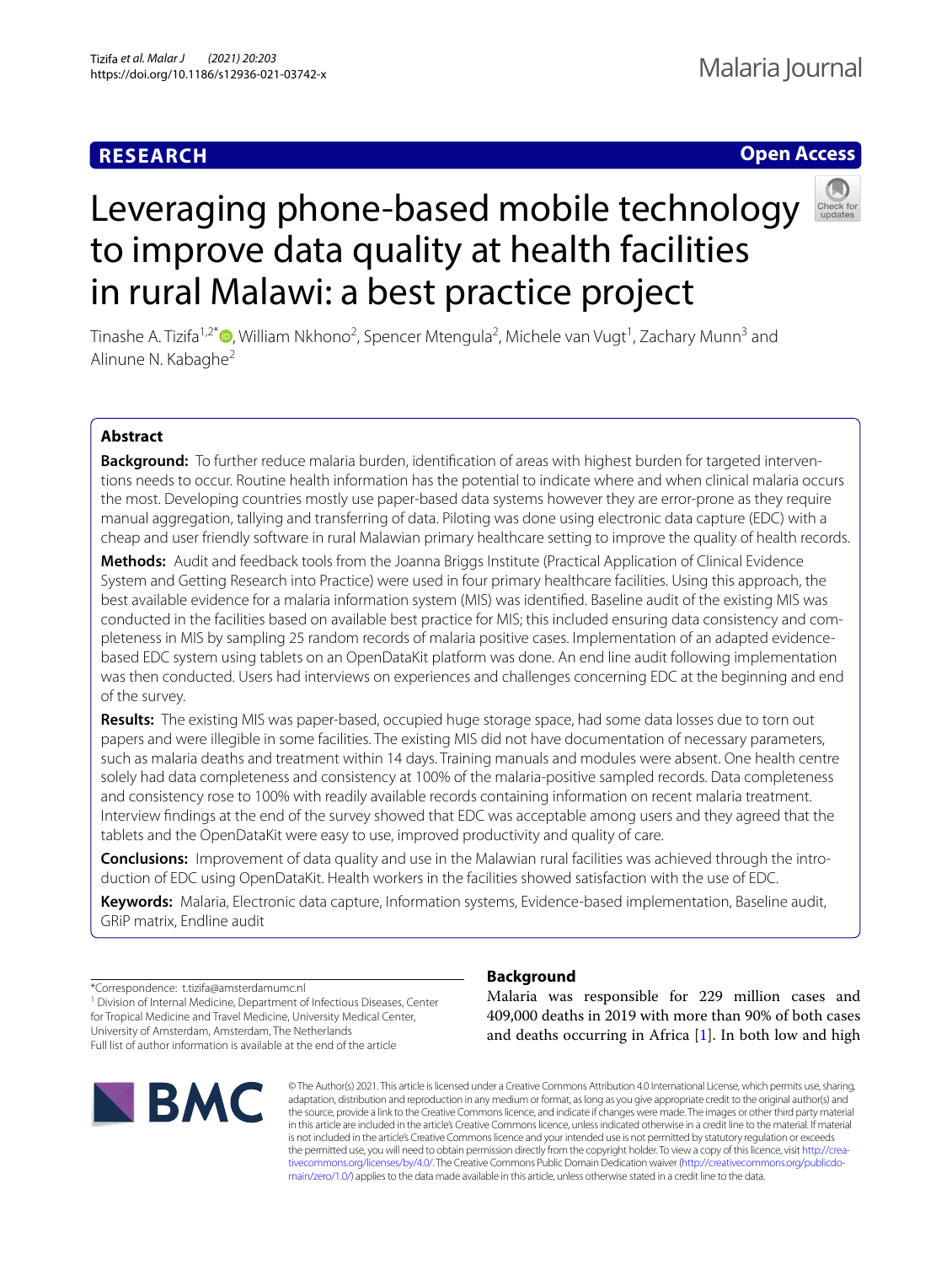transmission settings, there are geographical and seasonal variations of malaria burden [\[2](#page-10-1)]. Individual, household, community and environmental factors afect the distribution of malaria infection. Identifying and addressing these variations may inform targeted interventions to reduce the burden of malaria in afected communities.

The World Health Organization's (WHO) Global Technical Strategy for Malaria 2016-30 (GTS) suggests the transformation of malaria surveillance into a core intervention which would allow the capture of essential malaria data on a continuous basis thereby improving response to outbreaks, assessment of disease trends and optimization of responses  $[3]$  $[3]$  $[3]$ . This strategy further explains that surveillance of malaria should be utilized to inform appropriate action [[3\]](#page-10-2). Strong surveillance systems linked to efective responses are critical for malaria elimination  $[4, 5]$  $[4, 5]$  $[4, 5]$  $[4, 5]$ . The process of data collection together with reporting, active case fnding, and linkage to response must be swift in endemic settings for proper identifcation of infections, prevention of ongoing transmission, and decrease transmission efficiency of vectors [[4,](#page-10-3) [5](#page-10-4)]. In a majority of sub-Saharan African (SSA) countries, routine malaria surveillance involves collecting and reporting aggregate data from public health facilities through the national health management information systems (HMIS) [\[6](#page-10-5)]. Generally, malaria burden is monitored using household surveys or routinely collected health information. Household surveys are costly to conduct and analyse, and are usually based on a cross sectional design in a proportion of the population  $[7]$  $[7]$ . The cross-sectional design does not allow monitoring of burden over time.

Data collected in health facility registers for patients tested for malaria are valuable for monitoring trends in malaria morbidity and evaluating the impact of malaria control interventions [\[8](#page-10-7)]. However, the data may be incomplete, unreliable and paper-based and, therefore, prone to errors during manual tallying [[6](#page-10-5)]. In addition, facilities may use several registers for a single patient making it complex to easily access individual patient information [[9\]](#page-10-8). When it comes to reporting from primary health-care facilities to secondary health-care facilities, these data are aggregated by test result and age category; the aggregated reports lose valuable information including its location.

Most health facilities in Malawi use paper-based registers to record and report routine malaria information. The paper-based registers are also used to record other illnesses at the facility. For each illness, the records are tallied and compiled into an aggregated report, which is physically sent to the district health office. The reports from all health facilities in the district are entered into the district health information system (DHIS) using a computer. This system, as already elaborated above presents a number of challenges more especially with errors that have not been addressed during primary data collection.

Malawi's national malaria operational plan includes goals to improve the country's capacity to collect and use information and to adapt to changing epidemiology and incorporate new tools by  $2020$  [\[10](#page-10-9)]. For monitoring progress towards achievement of these goals, a system for capturing both local and regional transmission is essential. Particularly, there is a need for an efective surveillance system that can monitor near real-time malaria data, target focal areas of infection, increase capacity to identify transmission hotspots and rapidly identify changes in malaria transmission, morbidity and mortality.

In this paper, a description of an evidence-based quality improvement project for a malaria information system conducted at four health facilities in a rural community of Chikwawa in Southern Malawi was done. The overall goal was to develop and deploy an evidence-based best practice system to improve the quality and use of the health information system. Lessons learned and experiences related to implementation of the system were discussed.

## **Methods**

# **Study design**

The JBI approach to evidence implementation was followed [[11\]](#page-10-10), including the use of the Practical Application of Clinical Evidence System (PACES) software [[11](#page-10-10)] and Getting Research into Practice (GRiP) framework for promoting evidence based health care following attendance at an evidence implementation training programme, funded through a competitive scholarship  $[12-14]$  $[12-14]$  $[12-14]$ . This approach involves three phases of activity:

- 1. Establishing a team for the project and undertaking a baseline audit based on criteria informed by the evidence.
- 2. Refecting on the results of the baseline audit, providing feedback and designing and implementing strategies to address non-compliance found in the baseline audit informed by the JBI GRiP framework.
- 3. Conducting a follow up audit to assess the outcomes of the interventions implemented to improve practice, and identify future practice issues to be addressed in subsequent audits.

# **Project site**

The project was conducted from September 2018 to January 2019 in 4 health facilities namely Chapananga,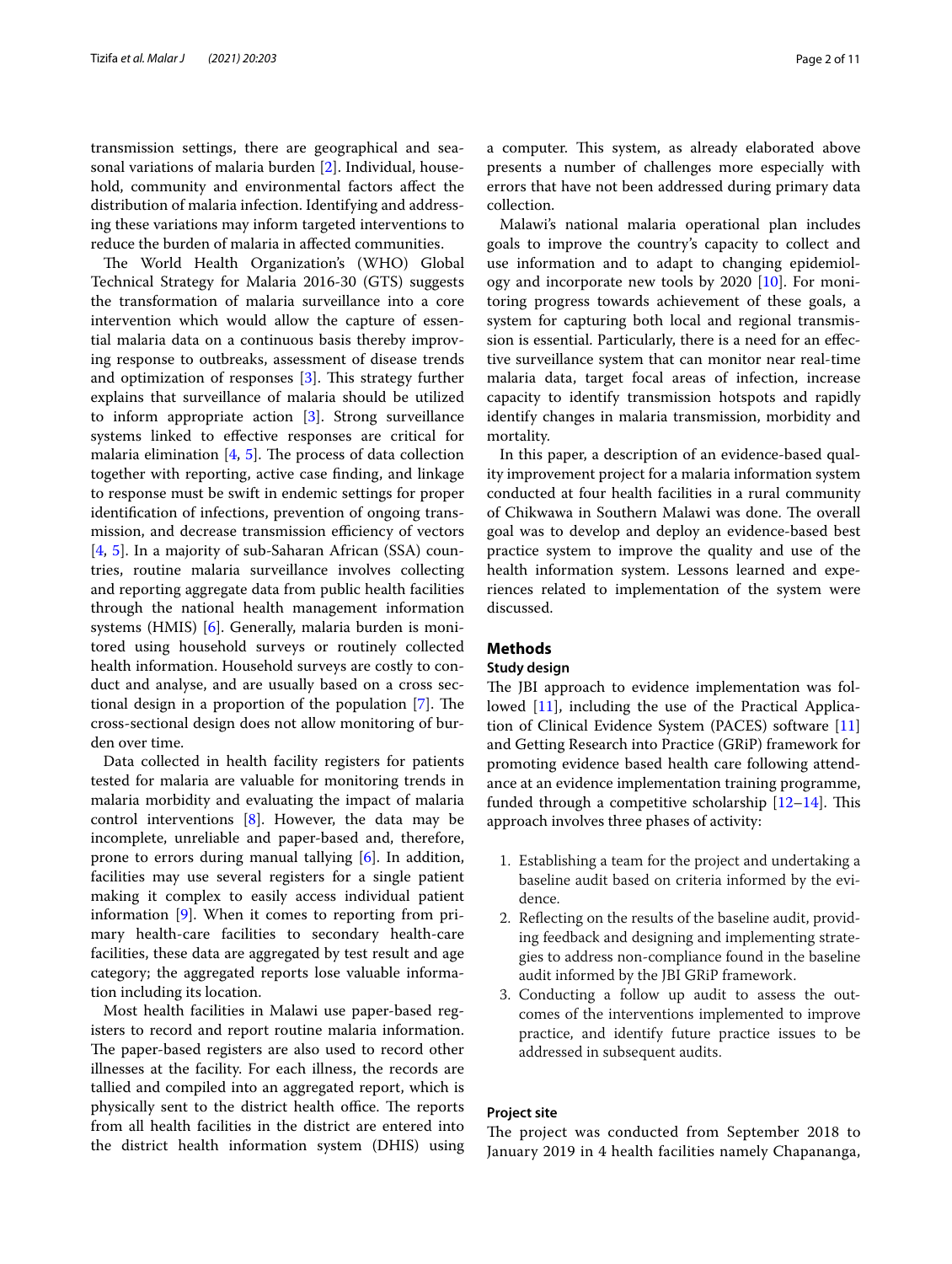Kakoma, Kapichira and Majete 1 in the southern Malawi district of Chikwawa. The facilities are situated within the catchment area of the Majete wildlife reserve (MWR). This project site has been previously described [[15](#page-10-13)], but briefly the catchment area is characterized by highly heterogeneous land use for subsistence farming and small scale business. Chikwawa has a hot and humid tropical climate for most of the year. Some of the services ofered in these facilities include out-patient department (OPD), maternity, under-fve clinic and immunization.

#### **Ethical considerations**

The project was registered as a quality improvement activity within the health centres, and therefore did not require ethical approval. Approval to conduct the project in Chikwawa district was however provided by the Chikwawa District Health Office.

# **Data collection**

The WHO established standard protocols for monitoring and surveillance of malaria treatment, both in children and adults, specifcally from low and middleincome countries (LMIC) [\[16](#page-10-14), [17\]](#page-10-15) helped in coming up with this approach. The literature was explored to obtain evidence on the best available practice for electronic monitoring of the quality of malaria treatment in children living in LMIC which was synthesized in an evidence summary and informed the criteria development. The data collection process was categorized into four phases, with these phases progressing in sequential order.

#### **Phase 1: team establishment and baseline audit**

The first phase of the project was to form a core project team to provide technical, logistical and strategic guidance. During this phase, a team to coordinate all project activities was established and comprised of health care workers (HCW) from Chikwawa district health office (DHO), particularly data clerks and medical assistants. Data clerks are a cadre within the Malawian health system whose role is to conduct data entry and aggregation at specifc health facilities. On the other hand, medical assistants are a cadre of clinicians within the health system, whose role is to provide primary care of patients in primary health facilities (health centres and dispensaries). All the four implementing health centres had these cadres. Some members from the DHO that were incorporated include the District Medical Officer (DMO) and the health management information system (HMIS) officer. Others team members included information technology specialists, masters' student, PhD student and a postdoctoral researcher all working with the College of Medicine, University of Malawi. DHO personnel provided support in engagement of the health centres. Health centre personnel were to be the implementers of the project. The composition and roles of personnel are summarized in Additional fle [1](#page-9-0): Appendix 1.

After forming the team, audit criteria were developed (Table [1\)](#page-2-0). A structured questionnaire was created and administered to the health facility in-charges (usually medical assistants) and data clerks to assess the existing health facility information system. Furthermore,

<span id="page-2-0"></span>**Table 1** Shows the evidence informed audit criteria used in the project (baseline and follow-up audit) together with a description of the sample and approach to measuring compliance with best practice for each audit criterion

| <b>Audit criterion</b>                                                                                      | Sample                                   | <b>Method to measure</b>                                                      |  |  |  |  |
|-------------------------------------------------------------------------------------------------------------|------------------------------------------|-------------------------------------------------------------------------------|--|--|--|--|
| eMIS is used for quick access to both individual and<br>aggregated data                                     | 4 Health facilities                      | Interview health facility manager                                             |  |  |  |  |
| MIS includes suspected, tested and confirmed cases                                                          | 4 Health facilities                      | Checklist for OPD, laboratory and Artemisinin-<br>Lumefantrine (AL) registers |  |  |  |  |
| Monitoring system includes location of information                                                          | 4 Health facilities                      | Checklist of OPD register                                                     |  |  |  |  |
| Monitoring system includes prior treatment (within 14<br>days)                                              | 4 Health facilities                      | Checklist of OPD register                                                     |  |  |  |  |
| Monitoring system includes malaria treatment and<br>dose information                                        | 4 Health facilities                      | Checklist for OPD & anti-malarial registers                                   |  |  |  |  |
| Data in monitoring system is complete                                                                       | 25 Malaria case records at each facility | Check retrospective records in OPD, laboratory and<br>anti-malarial registers |  |  |  |  |
| Internally consistent with no duplications in monitoring 25 Malaria case records at each facility<br>system |                                          | Check retrospective records in OPD, laboratory and<br>anti-malarial registers |  |  |  |  |
| Roles, responsibilities, training manuals and modules<br>available                                          | 4 Health facilities                      | Interview health facility manager                                             |  |  |  |  |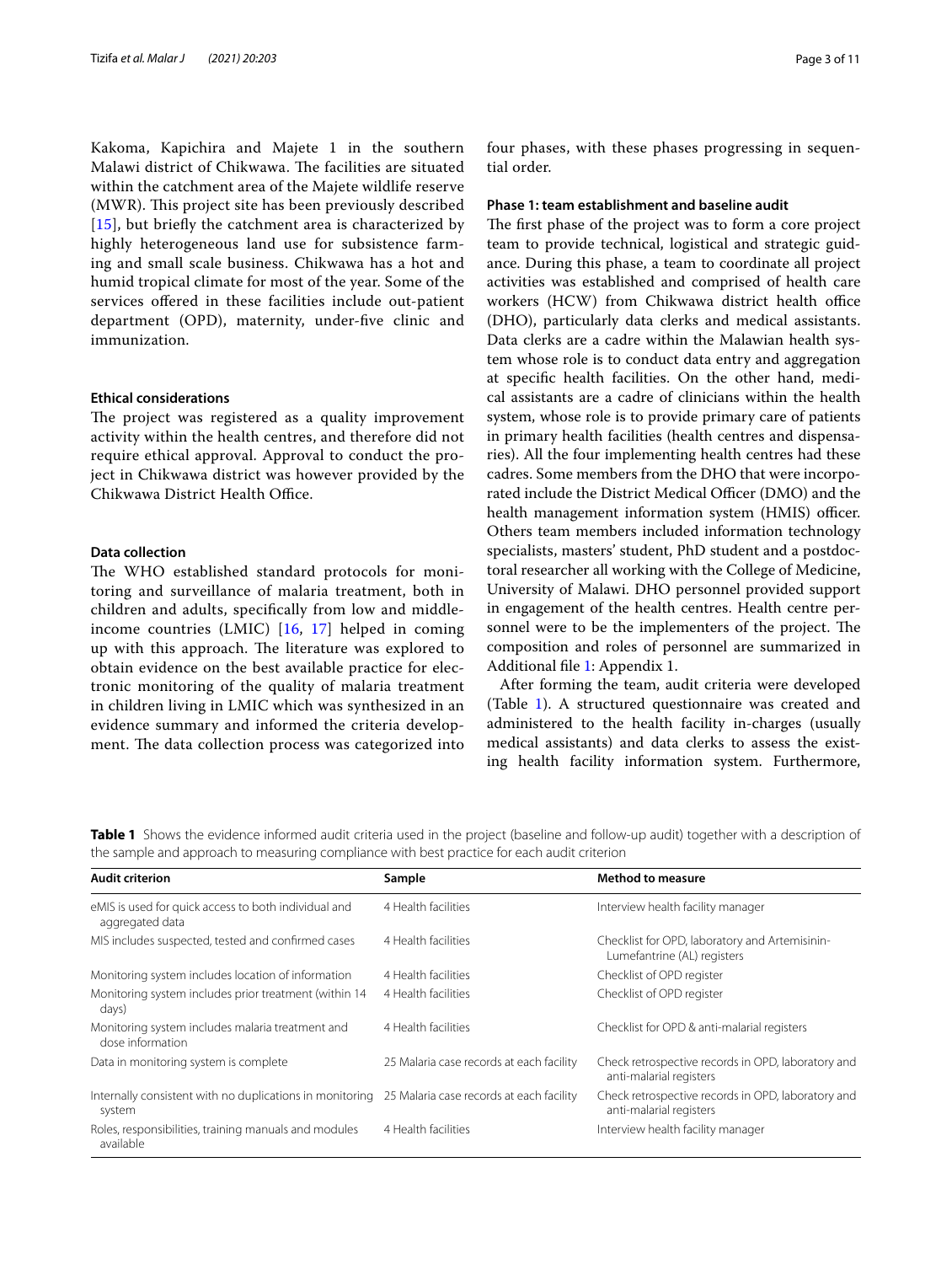documentation of roles and responsibilities of personnel at each level of the data monitoring system was checked. Questions concerning the existence of training manuals and modules for the monitors together with the type of infrastructure at each facility were raised.

In order to determine prior treatment of malaria within 14 days, a checklist was also developed for OPD, laboratory and anti-malarial registers. In addition, records of 25 randomly selected malaria positive patients in each facility were checked for completeness and internal consistency. Completeness was assessed by checking that all required data elements had a recording while consistency was assessed by comparing the data in all the three registers. This audit required a total of two days with a maximum of three hours at each site for it to be completed.

# **Phase 2: design and implementation of strategies to improve practice: GRiP strategy**

After obtaining the baseline audit results, the project team identifed strategies that would help address the bottlenecks in data management. The team developed an electronic case report form (eCRF) based on the existing malaria, rapid diagnostic tests and OPD registers ensuring that the eCRF (Additional fle [1](#page-9-0): Appendix 2) was a digital replica of the paper based forms (Additional file  $1$ : Appendix 3). The eCRF was designed using (Extensible Markup Language) XML script, accounting for all the variables which were on the paper-based register and available evidence for electronic monitoring of the quality of malaria treatment in children in low and middle-income countries. Testing of the eCRF was frst done by the project team, to ensure that all skip logic functioned, and all the required data and variables were being collected by the electronic form. In order for data collection to occur at the health centres, Samsung android tablets from Majete malaria project were installed an application called Open Data Kit (ODK); the eCRF was uploaded and confgured to run as a client for data collection on these Samsung tablets (Additional fle [1](#page-9-0): Appendix 4). It was an opportunity of having a research project that had been using Samsung android tablets for data collection. Permission for use of these devices in the facilities was granted by the project. Electronic data capturing (EDC) was to take place in the health facilities with Samsung android tablets having ODK software. ODK is an open source android application, which can be used to capture disaggregated individual records using mobile devices; the records can be sent remotely to a server or desktop and is immediately accessible using a specifc Uniform Resource Locator (URL) and appropriate log in credentials. ODK can collect text, numeric data, images and geographical coordinates in resource limited settings by people with minimal education qualifcations [[18\]](#page-10-16). ODK can run both on Windows machines and Android tablets, however, android tablets were selected because they have superior battery life and require minimal technical knowledge to operate as compared to windows machines.

In addition to Android tablets and Windows, ODK can also run on MacOs and iOS using Kobo toolbox, Enketo and GIC collect  $[19]$ . These applications support offline data collection and form submission [[20\]](#page-10-18). Considering that all the ODK collect alternatives are used in surveybased data gathering, works without network connectivity and manages a very large range of question and answer types like ODK collect, it was possible to use the iOS for data collection, however the latter is too expensive for this environment and it would require a lot of technical investment.

Electronic data capturing systems have been used across Africa, in various forms. A systematic review looking at the use of EDC in African settings revealed that 91% reported use of Open Source healthcare software, with OpenMRS being the most widely used [\[21](#page-10-19)]. Experiences of using EDCs tend to be similar across the continent with major successes being greater data accuracy, improved timeliness, availability of routine reports and reduced data duplication [\[21](#page-10-19)[–23](#page-10-20)]. Despite these successes, challenges have also been documented on the use of EDCs in sub-Saharan Africa; these include high cost of set-up and maintenance of EDC, low level of information and communications technology (ICT) literacy, poor infrastructure and power outages [[21,](#page-10-19) [23](#page-10-20)]. EDCs have been piloted and used in Malawi before mostly in research settings. In a study by King et al., four diferent EDC systems were piloted in rural areas with the aim of highlighting advantages and disadvantages of each system through personal experiences of feldworkers, project managers, and EDC system developers  $[24]$  $[24]$  $[24]$ . They have also been used at tertiary health facilities (central hospitals) mostly in the form of electronic medical records (EMR), however they usually look at one condition [[25](#page-10-22),  $26$ . The most common one is the EMR in the form of a touchscreen system at the point of care (POC) to monitor and support antiretroviral therapy (ART) scale up [ $26$ ]. This was first piloted in April 2006, at Queen Elizabeth Central Hospital (QECH), a specialized and referral hospital, located in Blantyre City, southern Malawi, and scaled-up to other tertiary institutions in the subsequent years  $[26]$ . With the efficiency of EDC in data collection and transmission in research studies, that the authors have had an experience in, and the few scenarios of use at tertiary level of care, it was necessary to incorporate the suggestions raised by the stakeholders from the health facilities and the district management team during the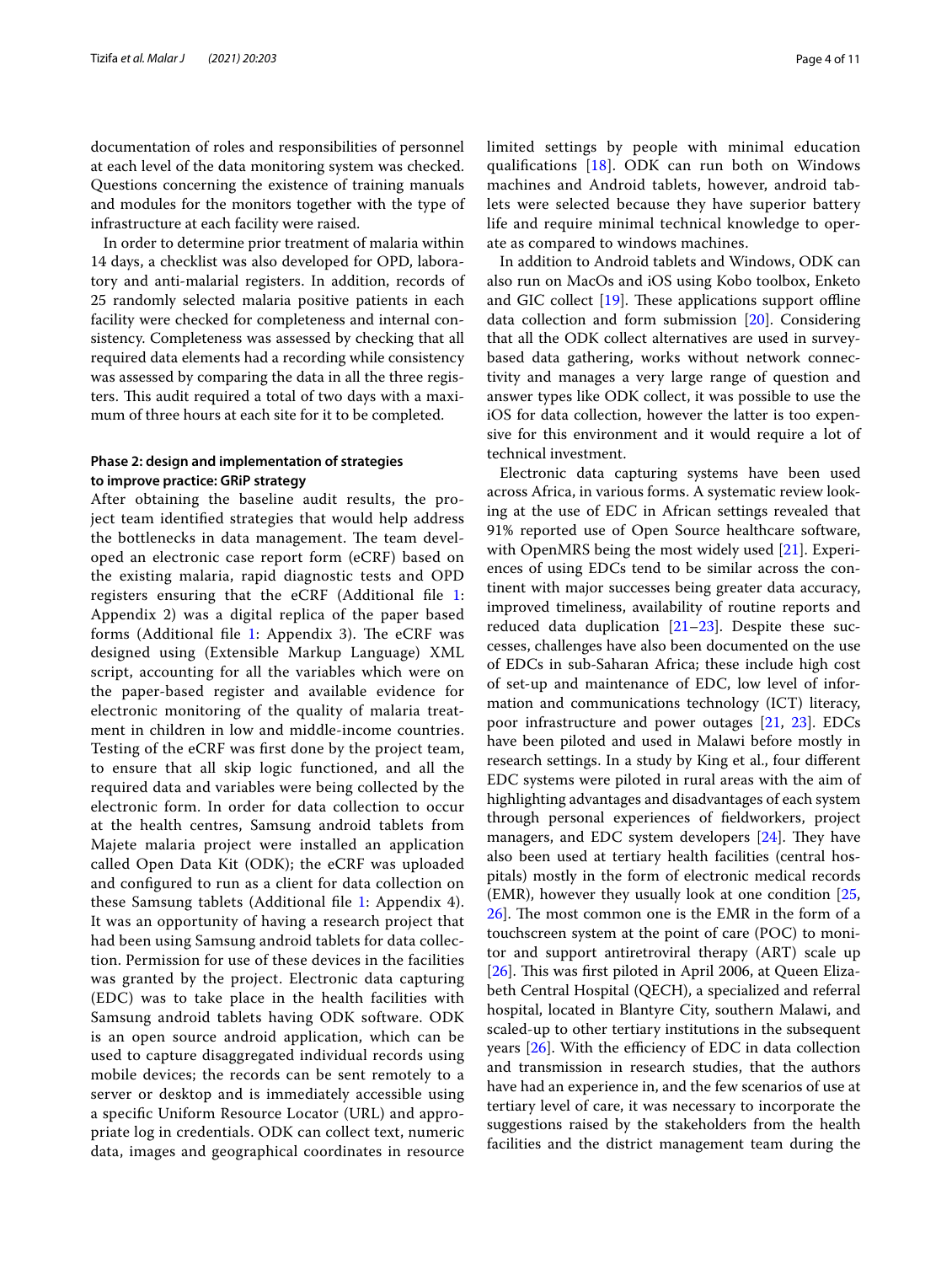meeting to use a form of electronic data capturing. This would try to provide a solution to the problems of data management.

A meeting was scheduled with health care workers (medical assistants and data clerks), HMIS officer and DMO, to discuss the gaps and challenges identifed with the existing system through the baseline audit, and the proposed evidence-based practice for malaria information system. There was an orientation and feedback session based on the proposed system. During the discussion and orientation, possible challenges were explored to the use of EDC and the strategies and resources required to address them. A large concern was regarding the battery lifespan of the devices and the additional workload required to concurrently implement both paper and electronic systems.

Specifc attention was given to the facility data clerks, since they are the ones that would be using the tablets to enter data. It was ensured that they understood how to conduct the data collection, and once completed, be able to send all the collected outpatient data (not only malaria patients) for their respective facilities to the central repository housed at the district health office of which the HMIS officer had administrative rights. The existing system of data entry and aggregation where patients' information and treatment is entered into the registers after they have been assisted at the point of care (POC) and all the necessary procedures and treatment have been done was adopted. Data clerks used the tablets for data entry at these aggregation points. During the meeting, emphasis was placed on the need to follow all the necessary procedures and documentation for the management of patients at health facilities, despite the introduction of the EDC. When it comes to documentation at the health facilities, patient's health booklets are the essential data tools and they form an interphase between the various service points in the facility. In the study sites, when a patient was seen at the POC, the medical assistant documented the necessary plan concerning the patient in the patient's health booklet. This was then taken by the patient to the next POC, e.g. the laboratory where the plan documented by the clinician such as malaria testing was executed by the laboratory staf. Afterwards, documentation of the results in the patient's health booklets was done by the POC. The patient would then follow-up with the clinician and the clinician would write the necessary plan or treatment depending on the results to either be received at the pharmacy within the facility or purchase, depending on the circumstances, in client's health booklet. After receiving the treatment, the patient would present the health booklet to the data clerks where information was entered into the eMIS and the registers.

Specifc users such as the data clerks, DMO, were given access to the server and had some full control rights. The project team were assigned read only privileges to view the data only and monitor the data as it comes in. In addition, data cleaning scripts and report generating scripts were written to assist and automate the monthly report for each facility, as this was previously manually tallied by the data clerks on papers and transported via vehicle to the DHO office for data entry in their system.

The steps followed when coming up with the GRiP strategy were essential as they would help highlight the steps required in order to have a successful implementation programme that is acceptable by everyone. The whole team specifcally the users proposed the adoption of a mobile based EDC using the ODK application.

# **Phase 3: follow up audit post implementation of change strategy**

After implementation of the data collection tools, a follow-up audit of the health facilities was made. Data entered into the local server was checked for various parameters as assessed in the baseline audit.

### **Phase 4: end of survey assessment**

A questionnaire for EDC assessment was developed which was used at the end of the survey to document the experience of users of the system.

## **Results**

It was discovered that the current data capture system involves the use of registers in all facilities. There are a number of registers the Malawi government through the Ministry of Health developed and allocated to all the health facilities. Some of them include the out-patient (OPD) department, anti-malarial, laboratory, underfve and maternity registers. Since the main condition of interest was malaria, assessment of the OPD, laboratory and anti-malarial registers was done. During phase 1 when assessment of the health facilities was conducted, it was discovered that the current paper-based system had problems which included:

- 1. Torn and lost papers within the registers.
- 2. Illegible print (Additional fle [1](#page-9-0): Appendix 5).
- 3. Poor documentation by providers.
- 4. Use of multiple registers to capture data of an individual.
- 5. Filled up registers occupied a lot of space in the facilities reducing operational capacity (Additional fle [1](#page-9-0): Appendix 5).

Table [2](#page-5-0) below summarizes comparisons between baseline and follow-up audits. It shows that there was no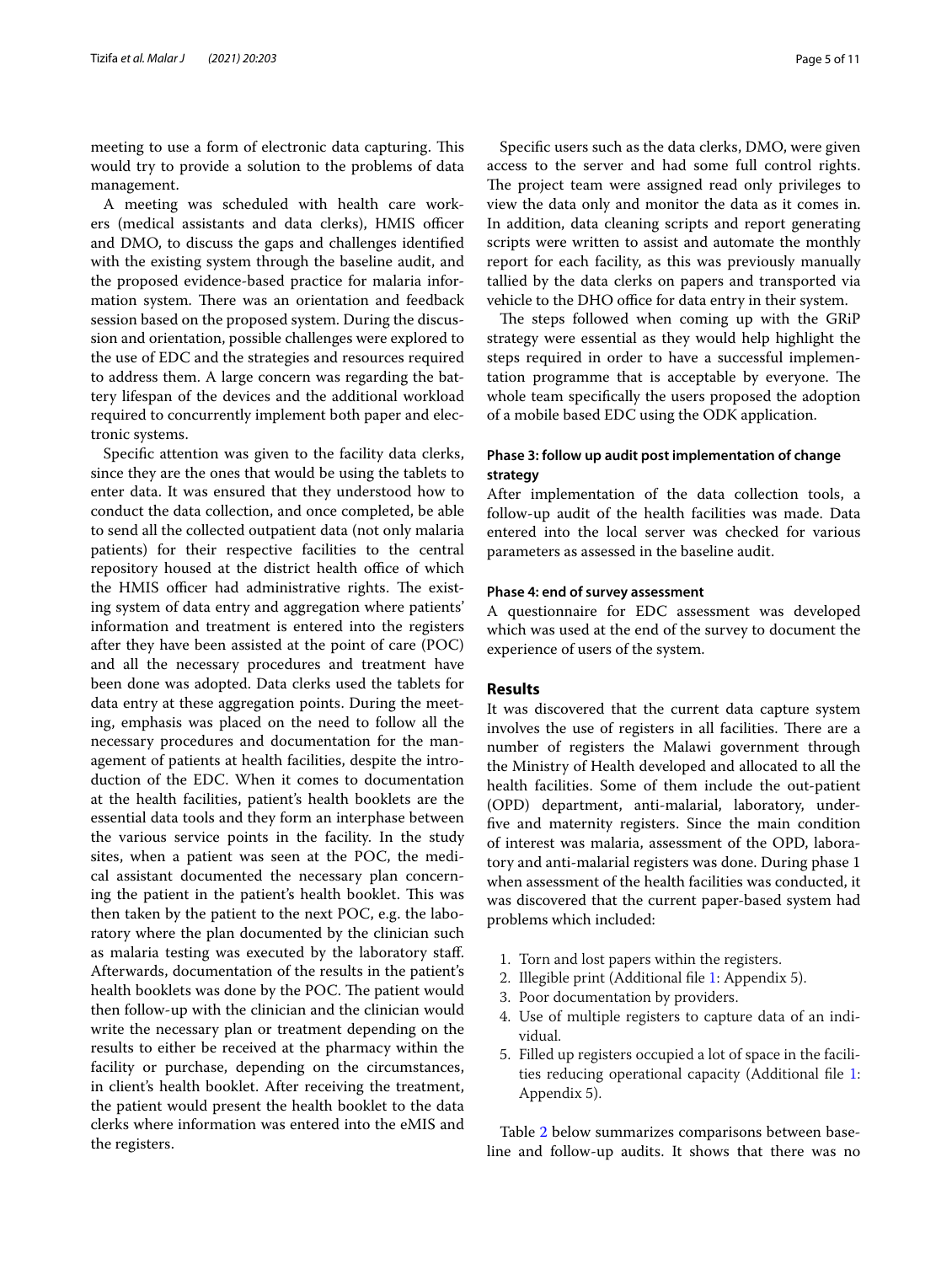<span id="page-5-0"></span>

| <b>Health Centre</b>                                              | Majete      |     | Kakoma      |     | Kapichira |           | Chapananga  |           |
|-------------------------------------------------------------------|-------------|-----|-------------|-----|-----------|-----------|-------------|-----------|
|                                                                   | <b>Base</b> | End | <b>Base</b> | End | Base      | End       | <b>Base</b> | End       |
| eMIS is used for quick access both individual and aggregated data | No          | Yes | No          | Yes | No        | Yes       | <b>No</b>   | Yes       |
| Includes suspected malaria, tested and confirmed cases            | Yes         | Yes | Yes         | Yes | Yes       | Yes       | Yes         | Yes       |
| MIS includes deaths from malaria                                  | No          | No  | No          | No. | No.       | No        | No          | <b>No</b> |
| MIS includes patient location                                     | Yes         | Yes | Yes         | Yes | Yes       | Yes       | Yes         | Yes       |
| MIS includes treatment (within 14 days)                           | No          | Yes | No          | Yes | No.       | Yes       | No          | Yes       |
| MIS includes malaria treatment and dose                           | Yes         | Yes | Yes         | Yes | Yes       | Yes       | Yes         | Yes       |
| Roles, responsibilities, training manuals and modules available   | No.         | No  | No          | No  | No.       | <b>No</b> | No          | <b>No</b> |



<span id="page-5-1"></span>existence of electronic management information system (eMIS) at the beginning of the survey compared to the end. The malaria information system (MIS) used at all health centres did not have some necessary parameters, which include captured deaths from malaria and malaria treatment within 14 days.

#### **Baseline and follow‑up audits**

Figure [1](#page-5-1) shows results for data completeness and consistency at baseline and follow up audits for 25 randomly selected records in the four health facilities. During the baseline audit, Kakoma was the only health centre that had data completeness and consistency at 100%. Majete 1 and Kapichira had data consistency and completeness both above 80%. Chapananga had the least percentage in data consistency, 50% at baseline but attained 100% after the audit.

# **Getting research into practice (GRiP) strategy for identifcation of the barriers, strategies in addressing the barriers, and resources used to reach the intended outcome**

The first barrier identified as impeding the success of EDC implementation was a lack of support from the district health office (DHO). During the baseline audit

HCWs at health facilities expressed concerns that the DHO's response to some issues or problems arising from some health facilities is generally slow. To fnd a solution to this problem, it was agreed that all parties involved should meet and discuss possible solutions. There had to be a mutual benefit for both parties, and the most likely one was that, because this would be an innovation, Chikwawa would be the country's pioneering district for this innovation. The resources required for this meeting were the transportation of all participants from the health facilities to come for the EDC demonstration. At the end of the meeting, all issues were resolved, and the piloting of EDC implementation in selected health facilities in the district was approved.

Second, it was discovered that health facility data clerks may be hesitant to use EDC while maintaining registers because it would add to their workload. To overcome this situation, the proposed strategy was to engage the DHO and health facility managers during the baseline audit and orientation and explain the signifcance of this pilot. Orientation meetings in which health facility personnel were trained on EDC and provided solutions to problems were held. The goal was met when electronic data was successfully collected and safely transmitted to the server.

Third, it was discovered that there was a lack of technical capacity among health facility data clerks to implement EDC. It was proposed that EDC be given orientation and training so that data clerks can be involved in the design of data collection forms for ease of use. Furthermore, technical assistance would be provided as needed. The project team provided electronic tablets to ensure the success of the proposed strategy. In addition, the project team and data clerks created simplifed electronic forms. Training on how to use the tablets was provided during the orientation. Supportive supervision was provided by the project team during the data collection process. As a result of this, electronic data was successfully collected and safely transmitted to the server.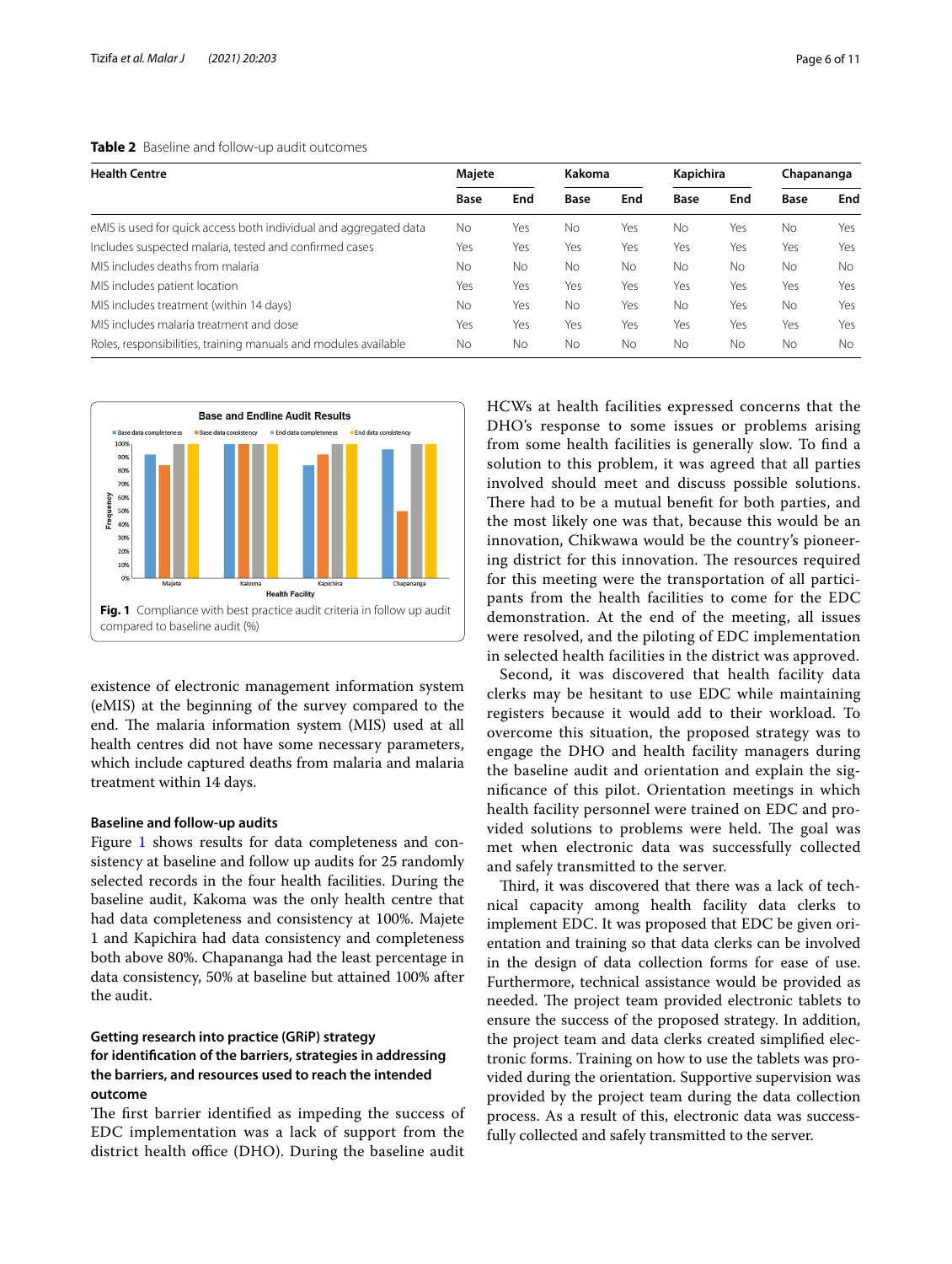#### **Follow‑up interview fndings**

Users from all the facilities indicated that the EDC system was easy to use together with the use of electronic tablets and it made their work easier. They further established that the EDC improved their productivity and quality of care compared to the paper-based system. There were diferent views among users on whether the solutions that were developed and implemented met the intent of the promise. Some agreed with others highlighting that there were a number of changes made on the ODK form. Advantages that were mentioned by the users concerning EDC include:

- 1. Easy accessibility of data.
- 2. Fast.
- 3. Easy storage and management of data.
- 4. Easy to transmit and send data.

Despite this, the following disadvantages were mentioned:

- 1. The system required power supply, this posing a challenge at sites which had no access to the national grid.
- 2. Errors were noted in the ODK ranging from wrong spellings of villages/medication, improper dosages of some medications. These occurred when creating the ODK form.
- 3. Possible theft of the devices.
- 4. Difficult to send electronic data to district health office because of lack of phone airtime needed for a wireless connection.
- 5. Could not access the data to compile reports.

#### **Local backup and data storage**

The need to backup data at each health facility is essential. From the baseline audit results, it was identifed that Chapangana, Kakoma and Majete health facilities did not have a laptop or computer facility. With these fndings, it was difficult to have a backup of the tablet every day. This raised an on-going problem when the data was not sent to the server the same day, the date would be stored in that tablet until the data was sent to the central server. Solutions to mitigate these problems were suggested by the team. The initial plan was to assign airtime for internet to the data clerks, however there was an oversight during budgeting, therefore, making it not feasible to allocate airtime to individual data clerks. To resolve this, a discussion was done with the HMIS officer at the DHO so that data collected on a weekly basis in the tablets should be sent to his office by assigning the data officer, to travel to the sites and send any data which was collected that particular week. All sites were visited at least once within the week. The need to mount servers in these hard to reach areas that lack of essential utilities such as electricity at the health facilities was just not feasible.

As far as data backup at the central system is concerned, the central system was set up to conduct daily backups scheduled to run at 3:00 pm during the day. A full backup of the database was automated to copy the database fles to a network attached storage (NAS) device. Every morning, the master's student checked that the previous backup was successful by verifying that a backup was performed comparing the fle sizes of the current backup with any previous backups.

In an event that a backup failed, a manual backup was performed immediately and the backup issue was reported for troubleshooting. Additional manual backups on the central system were done on a weekly basis by securely connecting to the server and then copying the Structured Query Language (.sql) dump to an external hard drive for safe keeping away from the main storage site. The last Friday of the month, a manual backup would be performed by the master's student near the end of the day to ensure that there was a copy of the database in its raw state for every month.

# **Discussion**

This quality improvement project in rural Malawi is the frst to utilize mobile devices on ODK platform to capture patient-level data for disease surveillance at sub-district level. The conditions of the location selected for this implementation project are comparable to other malaria endemic countries, and are characterized by being LMIC, dependent on subsistence farming, with reduced access to road networks, infrastructure, running water, electricity.

Information systems, particularly at point of care, need to be simple and sustainable and not overburden health delivery staff. This study demonstrated that HCWs were able to reliably record and transmit data through an electronic reporting platform in this scenario, EDC using ODK on tablet software. With the use of EDC, capturing and incorporating of some essential parameters that had not been developed and incorporated in the paperbased registers were done. Completeness and consistency of data in EDC was markedly better compared to the poor levels observed using the paper-based system. This could be attributed to the fact that manual entry of the paper-based registers, may have resulted in some reports being lost in the process, mix-up of entries as data clerks are responsible for handling multiple registers or no entry at all into the database due to other problems such as lack of stationery. Similarly, use of multiple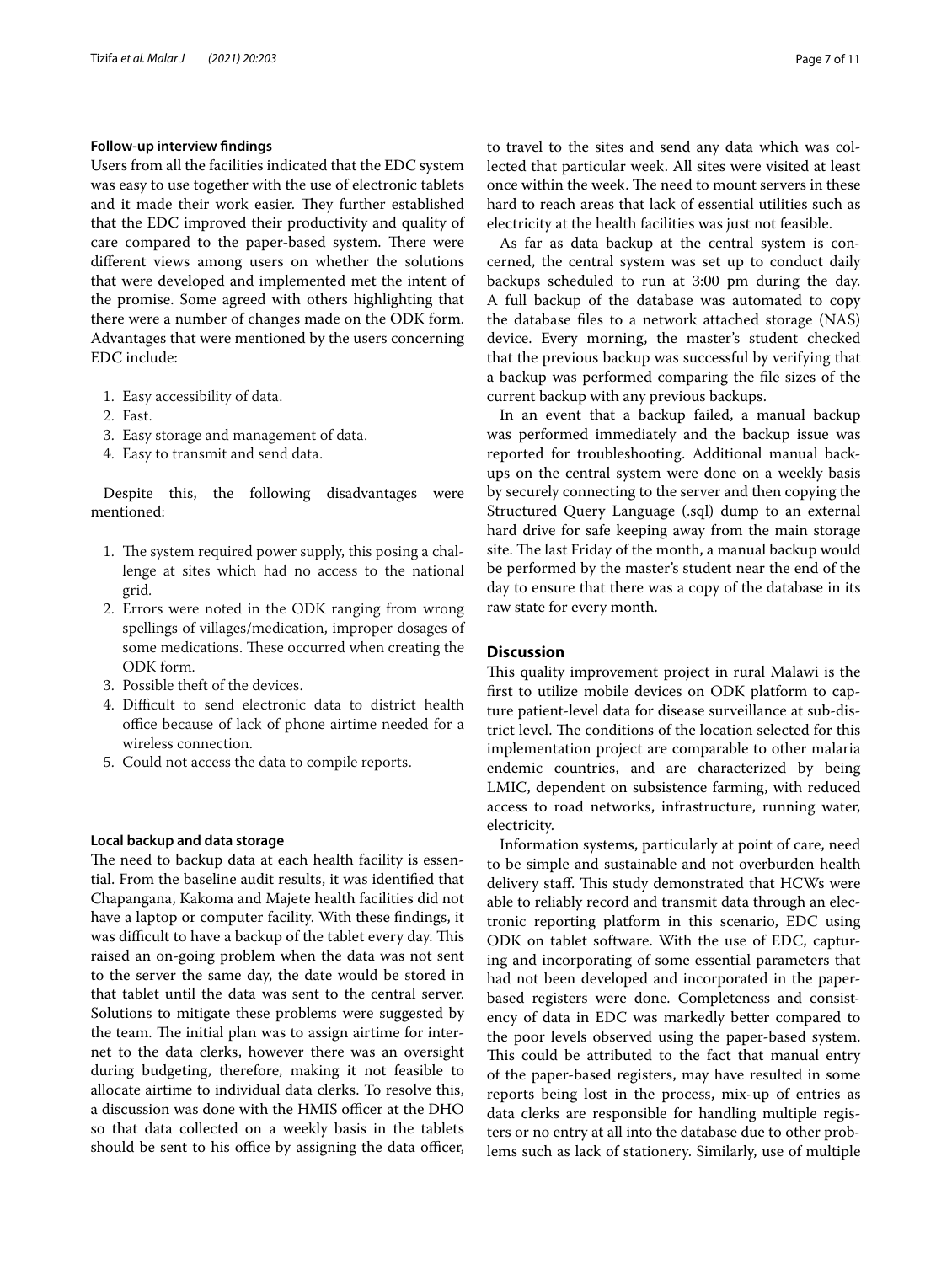registers to capture a single entry could have contributed to mix-up of entries as a wrong result could be given to a patient. Having many forms and registers being handled by a single HCW may contribute to having fatigue and loss of focus thereby resulting in having inaccurate data and illegible writings as seen in most of the health facilities. Furthermore, this can complicate the situation as it cannot be clearly established whether what has been reported reciprocates to what the HCW does.

This EDC method offers a better solution to the use of multiple registers by a single individual. Before data collection when forms were being developed, sampling of multiple registers used in entering malaria data, such as the OPD, laboratory and anti-malarial registers was conducted. These registers were adapted with a few additions and developed into the electronic format that was placed in the devices for data clerks to use. This resolved the problem of having data entry in multiple registers by a single individual thereby avoiding unnecessary errors. Similarly, this could also be adapted to incorporate other registers that are used at the health facilities such as the antenatal and immunization registers.

It could be argued that improving the current paperbased systems could be more afordable and bring in better results. Successes on the improvement of existing paper-based systems for data collection have occurred in diferent areas within sub-Saharan Africa [[27–](#page-10-24)[30\]](#page-10-25), and innovations included having simple registers and combined primary care registers. Despite this, there are still existing challenges that are still being addressed in those setups, which within the current setup also apply. These include existence of inadequate human resource, space for storage and frequent trainings for HCW responsible for data management. Thus, paper-based form would currently be a challenge as a number of impending issues need to be addressed such as having adequate human resource, additional storage facilities, and transport issues where aggregated reports need to be sent to the district office for tallying and uploading into the HMIS. It would be easy to scale up the improved paper-based system as it will be just a replacement of the old registers with new ones.

Use of the EDC system in the current deployment eliminated the need for paper records by having all the required indicators pre-programmed into electronic forms and inserted into the ODK using Samsung tablet devices. It was easy for all HCWs to ensure that standard protocols are followed and the system itself was designed in a way as to not miss any field. This design facilitated complete records and proper storage. This system further provided an opportunity for remote quality control, as the data once collected could then be transferred from the remote server where other checks could be done to ensure consistency and completeness. The need to have EDC would also assist in reducing the problem of storage of records. In general, space that would be useful for service provision in rural health facilities could be turned into storage for flled up registers, so with EDC this problem could be overcome.

In this setting, that is malaria endemic, it has been shown that case registers were available but the data was mostly unreliable as it was incomplete, error-prone and experienced delays in transmission to the district site where all data for the district were compiled and aggregated. This makes it possible for such registers to underrepresent the burden of disease within the community. Quality and timely data at district level is essential as it would help to identify areas with the highest burden so that proper intervention coverage, such as the use of ITNs or mass drug administration, can be implemented. It also helps to identify hotspots that are areas of high endemicity and are capable of causing an epidemic if not properly managed. Quality and timely data help to prioritize the allocation of resources in areas that are heavily burdened by the district in order to obtain adequate supplies of medicines, such as anti-malarials, good public health practice in order to identify cases in the most remote areas in order to avoid mortality.

In the implementation effort reported here, EDC showed many attractive features and was highly regarded by HCWs in the field as a useful tool to increase their efficiency, and by supervisors as a great resource for quality control. Despite the achievements brought through the introduction of EDC, challenges of this system were also observed. Firstly, this system is efective mostly at sites where there is a reliable source of power to charge the tablets. Some facilities however did not have electricity as a result managing the devices was somehow difficult and the team had to fnd other means to avoid them shutting down. This situation is more complex in hard to reach areas where personnel need to travel long distances to get to a point where they can have access to power and it is typical for most rural areas in LMIC. For a programme of this nature, access to power is very important for successful implementation. Possibly, cheaper forms of power such as solar electricity could be the solution for rural areas in order to address such problems. These solar panels have been successfully used elsewhere [[31](#page-10-26)].

Another challenge raised was that devices are mostly prone to theft. There is a greater need to safeguard these devices otherwise implementation of the programme would not be a success once these devices have gone missing. Typically, there is need to fnd ways of securing them mostly when they are not in use with means of tracing them. Since it was a pilot, one of the concerns that was also raised was the addition of workload as a result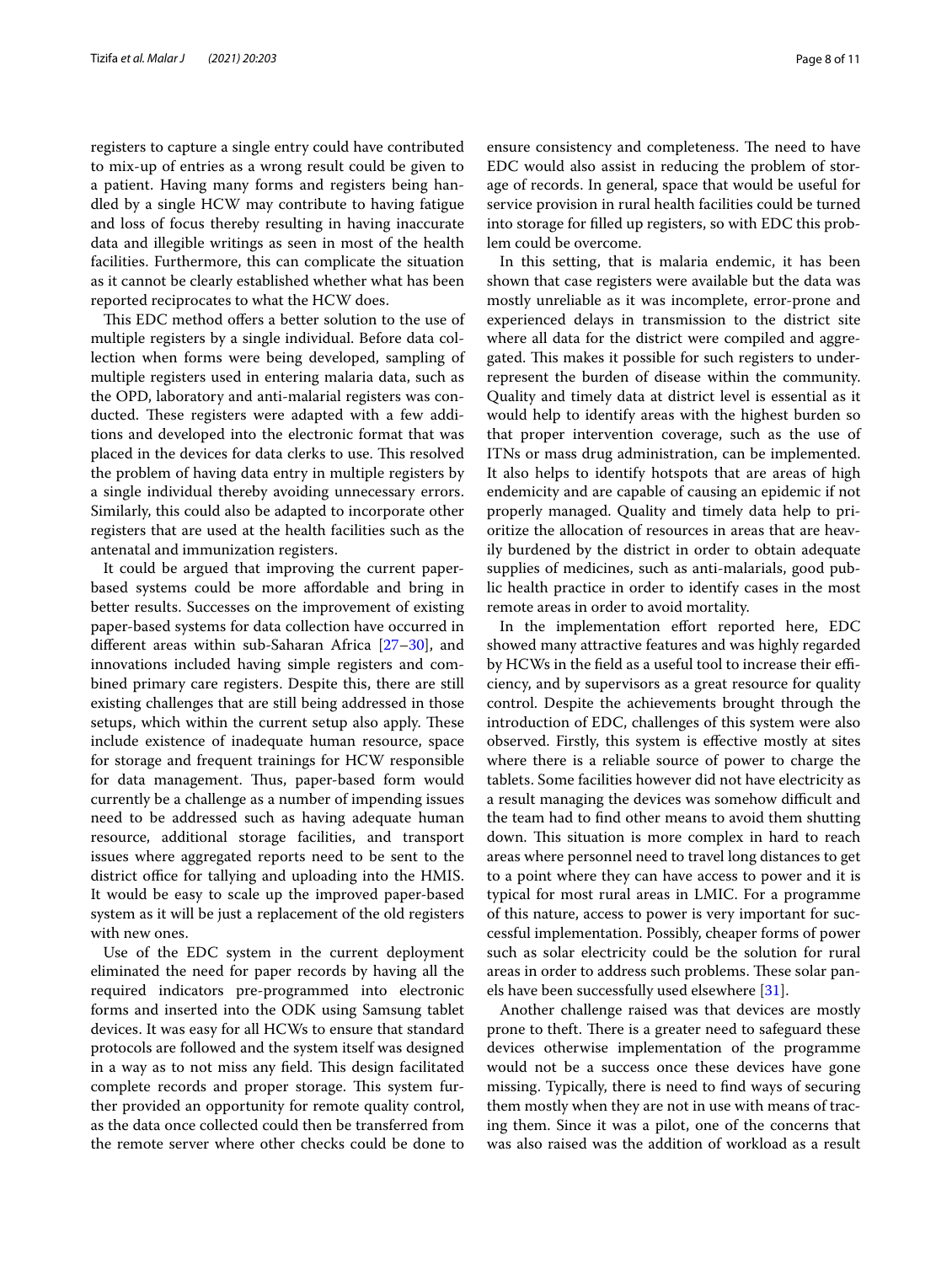of adding EDC together with the paper based system. HCWs had to switch between use of registers and EDC so that data was ably captured using both data capture methods. There is also the problem of high turnover at most government facilities so a concern was raised that there would be need for orientation for new staff who would be responsible for data entry. For a successful project and sustainability of the implementation programme, there is need for continuous engagement and orientation of all stakeholders, which at times can prove to be costly [[32\]](#page-10-27).

Facilities also mentioned that they experienced challenges with airtime to send data to the server, they would rely on fnding other means of transport to the DHO so that data reaches the server. Through this discovery, it enabled us to discuss with the teams involved on better ways of mitigating these problems. There is need to find the best ways possible for the data to reach the server. This could require investing into the provision of adequate airtime so that data transmission should not be afected. As described by Proctor et al., adoption of an intervention best resides from the perspective of the provider [[32\]](#page-10-27), in this case, engaging the stakeholders was of great signifcance to the solutions of the problem. Facilities also were concerned that data being collected was not easy for them to access once sent to the DHO. This problem was due to the fact that access to the server was only limited to the administrator. It can be easily resolved by providing access to other service providers, such as the data clerks and medical assistants from the facilities to have access to the server's URL.

In terms of the costs of implementing this EDC system, the start-up costs, which are mainly for software, form development, as well as the hardware need to be considered. In this case, since ODK collect is free and an open source software, the initial investment will be small. It is a software that is favoured in areas with poor internet connectivity, such as the pilot area, since the entire process, from form creation to data download, can be completed ofine. Open source software, such as ODK, is afordable and allows for adaptation and local use. The need for data cleaning is considerably reduced because EDC has inbuilt cleaning rules. This saves time and costs by reducing the need for feld verifcation, and manual data checking and correcting. When it comes to the hardware, the startup costs will be high because devices such as android tablets will be needed for various health facilities. The android tablets used in the pilot were under \$100 (US Dollars), and with advances in technology and availability, prices are likely to continue to decline. While EDC has higher start-up costs than paper-based system in this case, there are no data entry, printing, or photocopying costs for EDC. However, EDC running costs required to sustain the system need to be taken into consideration. As time progresses with the use of EDC, issues of wear and tear begin to surface. Situations may arise such as the need for replacement of damaged, lost, or stolen hardware (including tablets, chargers and other supporting equipment). Institutions and facilities must assess the EDC system on a regular basis in order to determine whether damaged equipment should be repaired or replaced entirely. This is very important because it will help to avoid hiccups in the data collection process. These costs must be properly determined and taken into account prior to a massive scale up, as this will assist the government or facilities in preparing. Other operating costs include managing internet or cellular connectivity, as well as ICT costs for managing an ever-growing database and server capacity, which is a challenge in most LMIC. Cost aspects were however beyond the scope of this survey as it was formulated to come up with possible solutions of having better data quality in the four rural health facilities.

The outcome measurements of the project met the expectations to the stakeholders in terms of accuracy, completeness, timeliness and transmission for feedback and support of HCWs in a remote setting in Malawi. Implementation of a system such as EDC using ODK on a larger scale, such as a whole district level, is therefore warranted and needs to be implemented in Malawi. This could be a reliable indicator of the feasibility of the system in those that would be using it and can be a determining factor for the scalability of this innovation. Some recommendations that were made included that refresher trainings should happen and that health facility in-charges should be involved when developing the ODK form to minimize errors. There is also need for proper planning for the project together with the district management team on how best EDC can be executed at a large scale. Since it is not yet adopted for use by the government at its facilities, the need of extra human resource such as additional data clerks to minimize the workload incurred with the introduction of EDC needs to be addressed. For proper continuity there is need for a proper timeframe to be put in place for the large-scale pilot, such as at district level, results need to be discussed and disseminated with all the key stakeholders, including policy makers. There is also need for availability of devices that are working properly so as to avoid disruptions in data collection.

Scaling up an intervention is a meticulous process that needs buy-in from implementers, so it is usually gradual and needs input from various stakeholders including policymakers. Based on previous experience with the use of EDC in the form of EMR for ART in tertiary hospitals across Malawi, at least two pilots had been conducted to determine the extent to which EMR is best adapted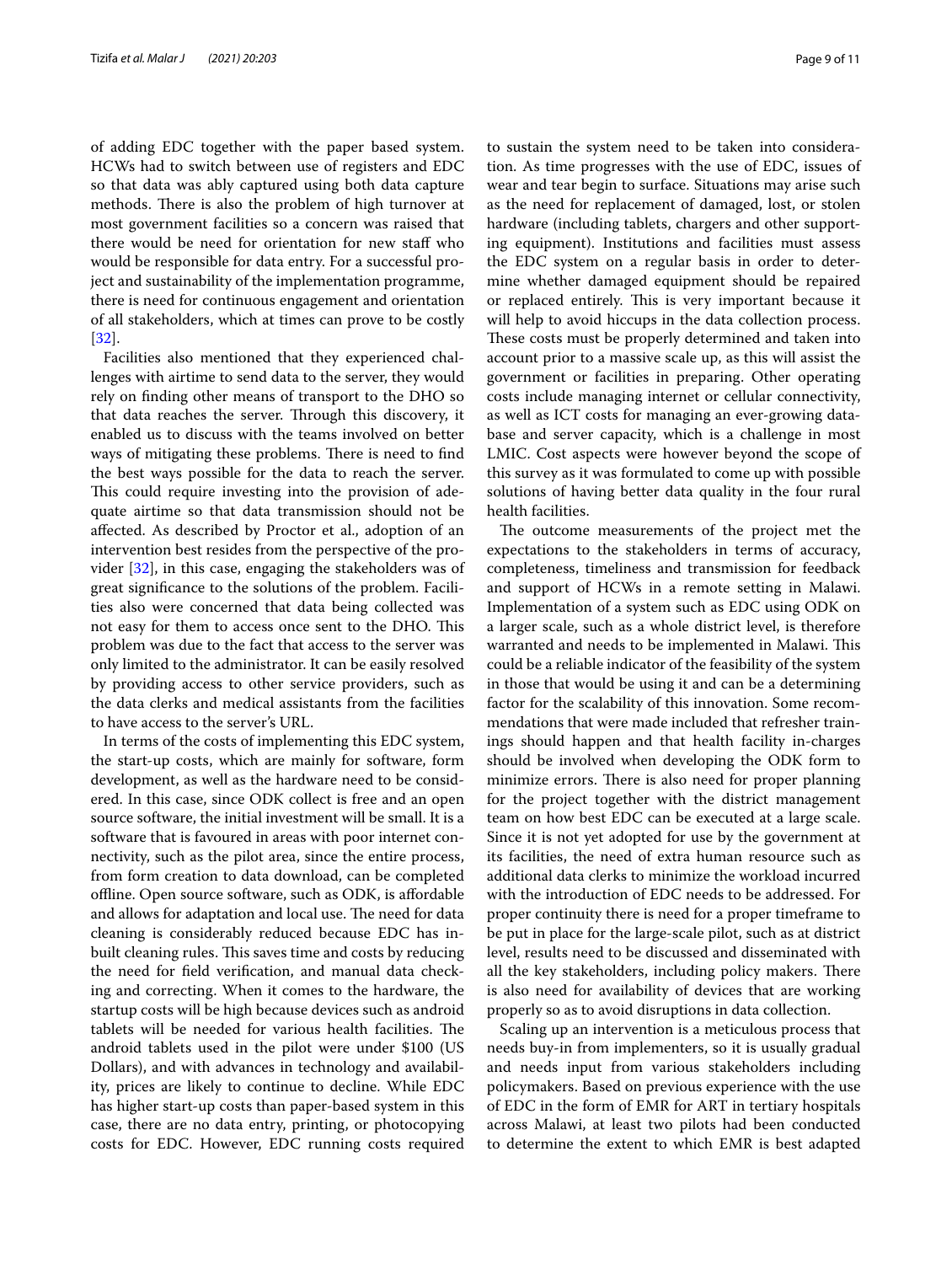by practitioners [[26\]](#page-10-23). Shortfalls of the new system were noted and documented by implementers and an independent taskforce was set up to evaluate the implementation of EMR for ART [\[26\]](#page-10-23). It should be noted that there are contextual diferences between using EMRs as an EDC method for capturing conditions like (HIV/AIDS) that require referral and specialized care at tertiary institutions, as was the case above, and using EDC with tablet software using the ODK method, as demonstrated in this pilot. Scalability to other sites would be slightly diferent than with the EMR system, as it would involve mostly facilities similar to the pilot facilities as well as diferent types of devices (tablets in this case compared to fxed touch screens as was the case with EMR) and equipment. Since this was a pilot that only assessed the quality of the data management systems within the four health centres, the intention of scaling up was not part of the agenda. However, with these fndings, building on these results would be essential so as to see the outcomes of the scale up. The next steps would be to conduct a large-scale pilot at district level, involving all facilities including those that have better access to utilities, such as electricity, and are not in hard to reach areas.

Sustainability is a critical aspect in as far as a programme's lifecycle is concerned. By defnition, sustainability is defned as the extent to which a newly implemented programme or service is maintained or institutionalized within a service setting's ongoing, stable operations [\[32](#page-10-27)]. In a situation where EDC with ODK is being implemented, just like any other programme, informing, educating and communicating (IEC) users about the objectives is very critical for creating and gaining buy-in to the user's vision of using it. There has to be consistent feedback between all stakeholders. At the end of the day, there has to be ownership of the whole system by the users since it is more efective compared to the previous system. In this setting, where EDC has not been used before it is necessary to implement this on a small scale frst, e.g. a district-level trial for a specifc period of time. Its successes and challenges need to be noted in order to get the users' perspective. If perceived as efective by the users, the workload must be eased otherwise early system glitches may compromise perceptions of reliability, ultimately undermining user buy-in.

# **Conclusion**

This work demonstrates that using mobile technologies, such as EDC using the ODK platform in the capture and reporting of health facility data in remote locations of LMIC provides timely, complete and high quality data for malaria and other common conditions. Quality, complete and timely data collection by health workers in a remote setting in Malawi is achievable and such data can be

transmitted, aggregated and used by HCWs and the district to improve their service delivery. Investment in this system would beneft the health care system as witnessed from the results. The technology uses cheap software and with advances in technology the probability of having cheaper devices with time still exists. However, there is need to build up on the results through piloting on a large scale involving multiple sites at district level and to determine the cost efectiveness due to the infrastructure and other health system needs in similar settings. This will assist in providing further evidence on adaptability by users and possibly sustainability.

#### **Abbreviations**

AL: Artemisinin-lumefantrine; ART: Antiretroviral therapy; DHIS: District health information system; DMO: District medical officer; eCRF: Electronic case report form; EMR: Electronic medical record; GRiP: Getting research into practice; GTS: Global Technical Strategy for Malaria; HCW: Health care worker; HMIS: Health management information system; ICT: Information and Communications Technology; JBI: Johanne Briggs Institute; LMIC: Low and middle income countries; MIS: Malaria information system; MMP: Majete Malaria Project; MWRP: Majete Wildlife Reserve Perimeter; ODK: Open data kit; OPD: Outpatient department; PACES: Practical Application of Clinical Evidence System; POC: Point of care; SSA: Sub Saharan Africa; URL: Uniform resource locator; WHO: World Health Organization; XML: Extensible markup language.

#### **Supplementary Information**

The online version contains supplementary material available at [https://doi.](https://doi.org/10.1186/s12936-021-03742-x) [org/10.1186/s12936-021-03742-x.](https://doi.org/10.1186/s12936-021-03742-x)

<span id="page-9-0"></span>**Additional fle 1: Appendix 1**: Personnel and their roles in the project. **Appendix 2**: Electronic Case Report form (eCRF) adopted from registers. **Appendix 3**: Contents of the registers in its paper-based format which was later used and adopted for eCRF. **Appendix 4**: Samsung tablets with ODK software used. **Appendix 5**: Registers provided by the ministry of health, illegible print seen from registers, torn pages from registers.

#### **Acknowledgements**

We would like to thank JBI, University of Adelaide for providing technical guidance and a scholarship for the JBI fellowship. We are grateful to Professor Kamija Phiri co-PI of the Majete Malaria Project for reviewing this manuscript. We also would like to thank Sandeep Moola for providing some literature on evidence implementation. Finally, the Ministry of Health, Chikwawa district health office for making it possible for us to conduct the pilot within the district.

#### **Authors' contributions**

Research idea and study design: TT, ANK AND WN; Data acquisition: TT, WN, SM and ANK; Data analysis and Interpretation: TT, ANK and WN; Supervision and Mentoring: ANK and MvV. TT wrote the frst draft of the manuscript. Each author contributed important intellectual content during manuscript revision and writing of the fnal manuscript. All authors read and approved the fnal manuscript.

#### **Funding**

This work was supported by the Majete Malaria Project, with funding from Dioraphte Foundation, the Netherlands. The Project provided both technical and logistical support. The content is solely the responsibility of the authors and does not necessarily represent the official views of the funders.

#### **Availability of data and materials**

The dataset is accessible at the corresponding author upon a reasonable request.